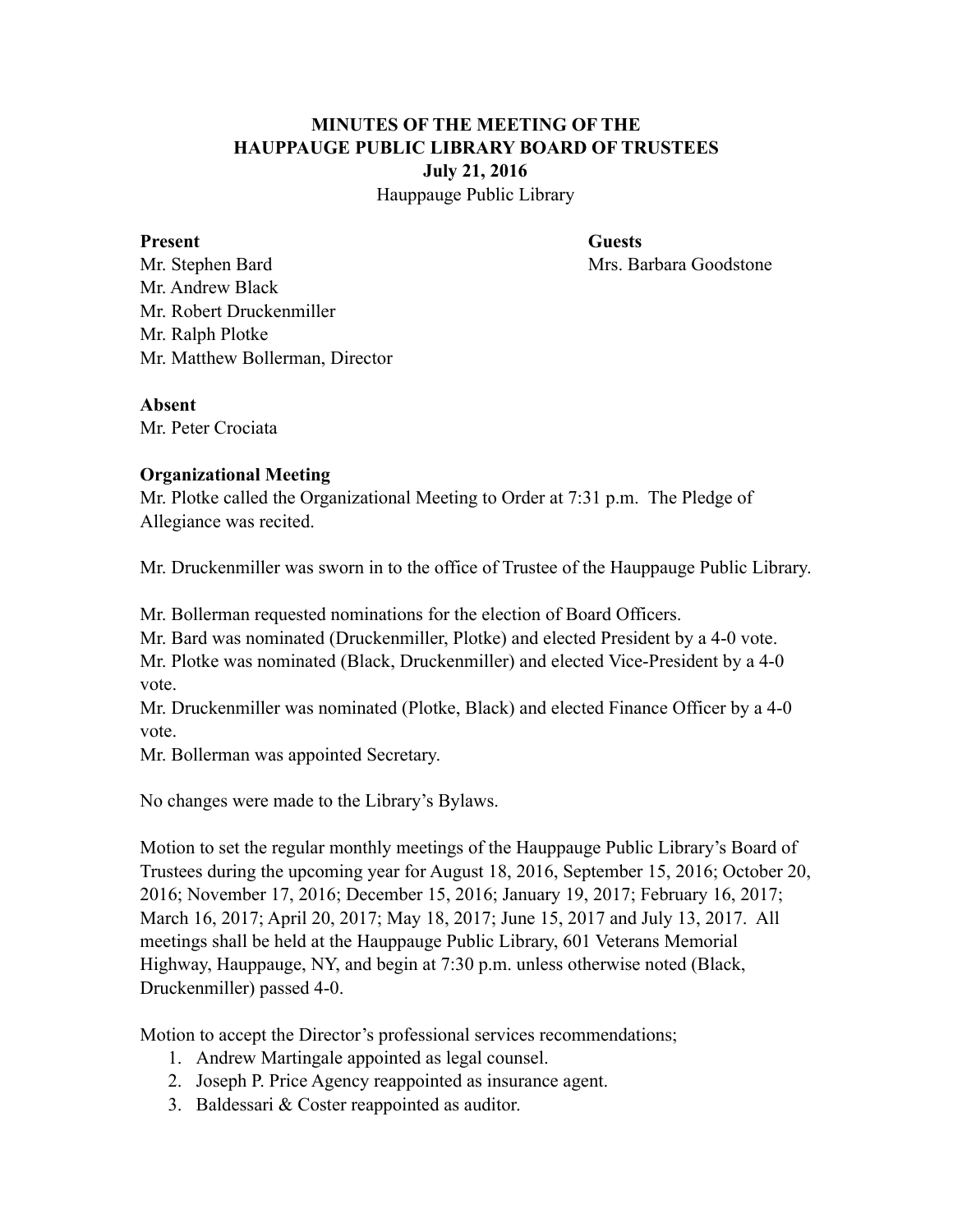# **July 21, 2016 Minutes (Page Two)**

- 4. Capital One Bank was reappointed as bank for deposits.
- 5. Smithtown Messenger and Islip Bulletin were appointed as newspapers for public notice (Plotke, Black) passed 4-0.

Motion by Druckenmiller, second by Black, that petty cash funds be established as follows for FY 2016-2017

| <b>TITLE</b> | <b>CUSTODIAN</b>                  | <b>AMOUNT</b> |
|--------------|-----------------------------------|---------------|
| Library      | Matthew Bollerman & Deepa Chandra | \$150.00      |

Motion to appoint the Board of Ethics members: Andrew Black, Anna Beltrani and Barbara Goodstone (Plotke, Druckenmiller) passed 4-0.

Motion to adjourn the Organizational Meeting at 7:44 p.m. (Plotke, Druckenmiller) passed 4-0.

## **Regular Meeting**

Mr. Bard called the Meeting to Order at 7:44 p.m.

Motion to accept the Minutes of the June 20, 2016 Regular Board Meeting (Plotke, Druckenmiller) passed 4-0.

Motion to accept the Minutes of the July 14, 2016 Board Meeting (Druckenmiller, Plotke) passed 4-0.

#### **Treasurer's Report**

The Director reviewed the reports with the Board.

Motion to accept the July 21, 2016 operating warrant \$177,839.67 (Black, Plotke) passed 4-0.

Motion to accept the July 21, 2016 capital warrant \$437.75 (Plotke, Black) passed 4-0.

#### **Correspondence**

Senator Thomas Croci let us know that we are to receive \$10,000 in unrestricted state education aid.

Catherine Berntsen and Donna Mauceri thanked the Board for their recent promotions to Librarian II.